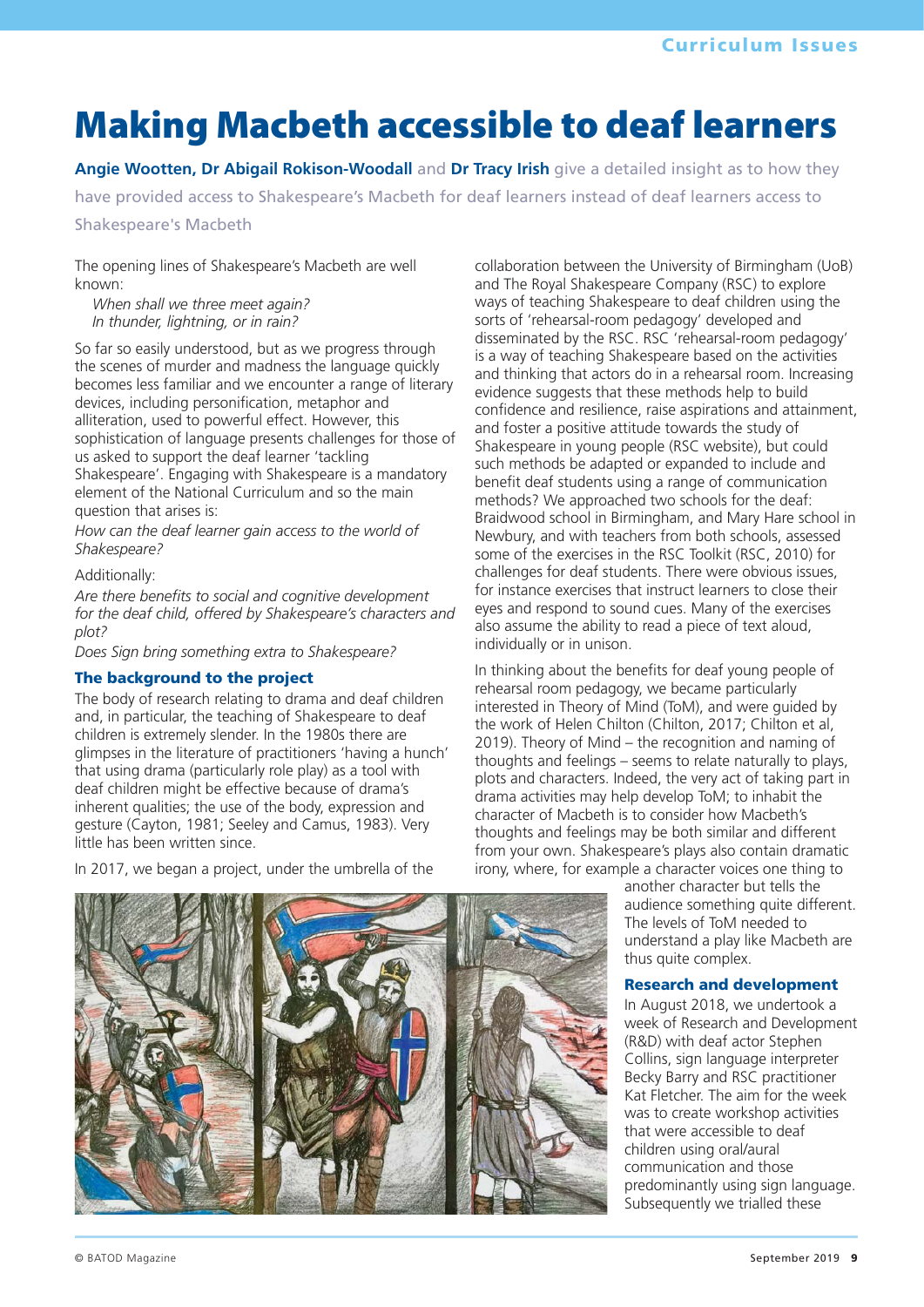### Curriculum Issues

workshops with students from Braidwood and Mary Hare. Whilst we had initially thought that the activities for each group might be quite different, it became increasingly apparent that all children could benefit from exercises that reinforce with visual stimuli and involve the use of the whole body in communication.

We set out to develop materials guided by pedagogical principles already familiar to Teachers of the Deaf:

- 1. Appeal to the visual sense
- 2. Keep attention and interest and establish understanding quickly
- 3. Reduce cognitive overload
- 4. Learn by doing
- 5. Establish 'the known' and build on it

Learning by doing, a standard pedagogic principle for QToDs, dovetails neatly with rehearsal room pedagogy. Its efficacy is explained by the concept of embodied cognition, our increasing scientific understanding of how we think through our bodies, constantly processing aspects of our surroundings through every aspect of our sensory contact. This process allows us to unconsciously but constantly readjust our personal mental schema of reality. Our understanding is personal because it is filtered through the myriad previous sensory perceptions that have formed our experiences. Michael Trimble, a neuroscientist, explains how 'truth' is 'not some independent unconditioned universal but is inextricably entwined with the life and experiences of the living individual and the world he or she has constructed' (Trimble, 2007, p.205). Language, verbal and non-verbal, is how we share this embodied cognition of the world with others. Members of the Deaf Community could be said to be more connected with their bodies and so can teach oral/aural people much about embodied cognition in practice, or what RSC Voice Director Cicely Berry called 'the physicality of language'.

This understanding of how cognition builds experientially (that young learners are not empty vessels waiting to be filled, but living breathing crucibles of perception and experiences) extends the established Vygotskyian principle of building on new knowledge and skills to old, within the proximal zone of the child. Learners are constantly updating their own personal mental schema of the world built on their own experiences and perceptions, and learning to negotiate meaning with those around them.

One of the highlights of the R&D was seeing the deaf theatre practitioners and sign language interpreters sign the first scene from Macbeth, in BSL, SSE and a highly physical theatrical form called Visual Vernacular (VV) which combines iconic BSL signs, facial expression, movement and gesture. The importance of deaf young people being able to see key Shakespearean scenes in their own first language – both in terms of seeing themselves represented on stage, and reinforcing the idea that Shakespeare is for them – became clear. Having a scene performed in this way also modeled how the students could own the text for themselves, bringing their own creative understanding



to interpreting Shakespeare's language. We commissioned a film of this first scene for use in the workshops. The students were captivated by seeing deaf actors perform the scene in different ways, and had no difficulty picking up the idea of creating their own 'versions' of the scene. Some adopted signs or gestures directly from the film. Others invented their own ways of communicating Shakespeare's language. The process of finding signs for the line 'fair is foul and foul is fair', a line all too easily chanted without great thought, for example, led to a discussion of the deliberate ambiguity and multiplicity of meaning inherent in these words. Some signed 'fair' as 'beautiful', some as 'just', some signed 'foul' as 'ugly' or 'disgusting' some as a transgression in football.

Plans to make a similar film of the witches' prophesies in Act One scene 3 faltered, so instead we settled on using a clip from the existing 'live broadcast' film of the recent RSC stage production, in a version with subtitles and a BSL interpreter signing in a corner of the screen. When we showed this to the Braidwood students it quickly became apparent that the (very dark) action, with subtitles and signing that was fast and sophisticated, transgressed our principle of avoiding cognitive overload and we lost their attention. Their disconnection to this film was in marked contrast to the attention and enjoyment they had shown to the specially created film. It was an important moment for us, not only in reinforcing the issues around cognitive overload, but also in supporting our understanding of the value of deaf actors performing for deaf students.

The principles set out above served us well. Elsewhere in the workshops we had sought to ease the cognitive processing aspect by, for example, displaying instructions and questions on screen and using props, such as sashes and crowns for signifiers of character that also chart the transferal of power from one person to another. We used powerpoint images to reinforce the visual sense of location: a picture of a heath for the first scene, maps showing Scotland and Norway and the various places cited in the play (Glamis, Fife, Cawdor) and images of the Scottish and Norwegian flags. We learned about the battle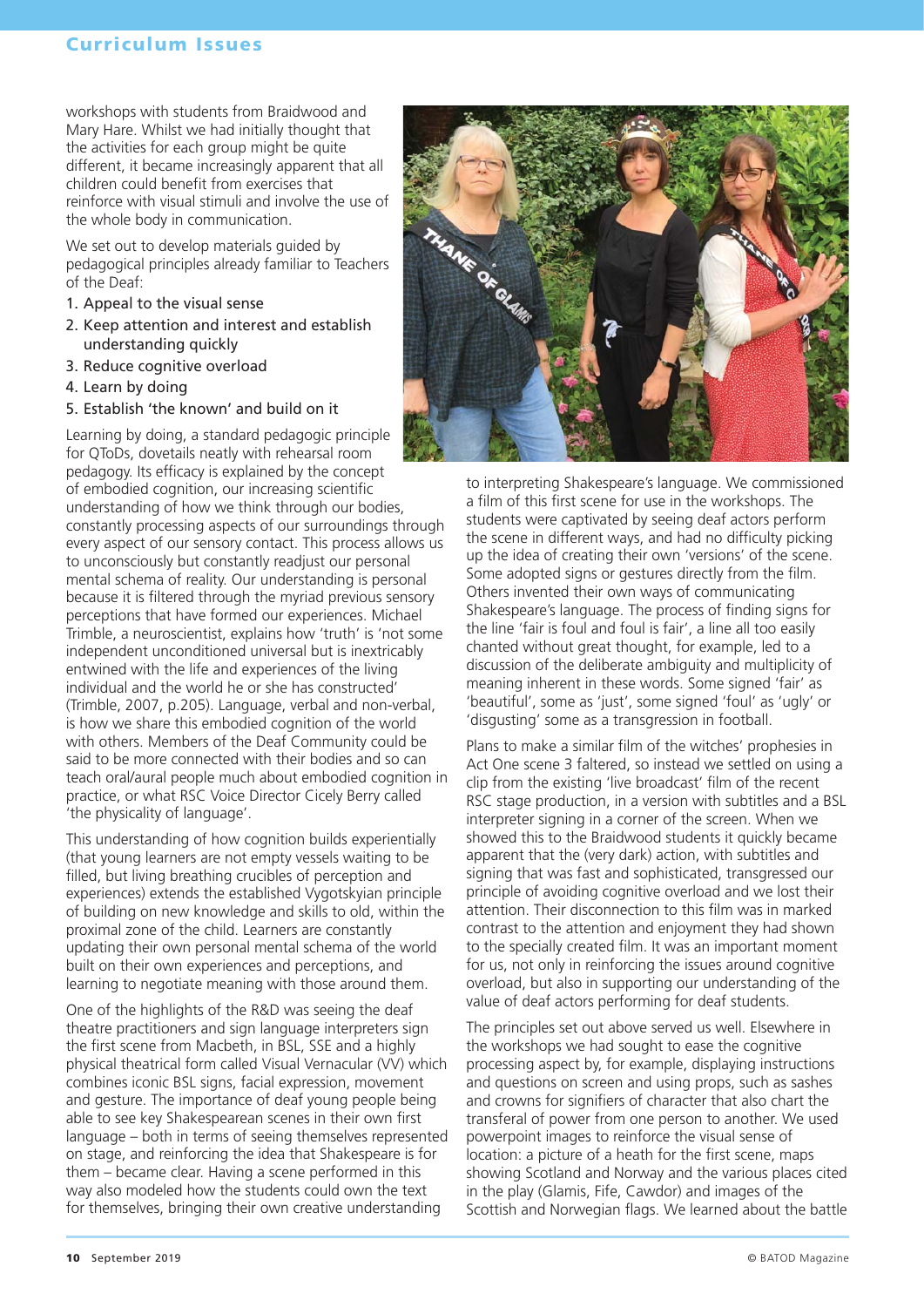and the betrayal of the traitor, the Thane of Glamis, by physically embodying the battle.

Our creation of the heath offers an example of employing all the principles in one exercise. A 'heath' was not a concept the students were familiar with since 'heath' does not have a clear equivalent in BSL. One key finding for us was how the translation of Shakespeare into sign language necessitates a physical and contextual understanding of a word in order to understand its meaning, mirroring more overtly the process of embodied cognition for non-deaf students. To gain an understanding of the heath, important as the setting of the first scene, we used a visual image of a misty landscape with trees and birds, and asked the students what they could see, what else might be found there and how it might feel to be there. These questions allowed us to quickly establish their personal understanding and references and then develop this shared understanding. Their descriptive suggestions moved from concrete (trees, rocks, toads) to abstract (cold, lonely, scary) to a sense of the supernatural (mysterious, witches, zombies). We built on this understanding by physically making the scene, with students becoming their own suggestions: trees, birds, zombies, etc. Next we added more atmosphere to this scene by adapting an RSC exercise for building a 'sound-scape' of the weather, encouraging the students to embody the wind, rain, thunder and lightning through visual and kinesthetic cues, rather than sounds.

Another example of using visual rather than auditory cues for action is the story-book image of the off-stage battle we used to convey Scotland's triumph over Norway. The students were asked to become the Scottish court with King Duncan, his two sons, their servants and attendants. The workshop leader then entered 'in role' as the Thane of Ross, and rather than verbally convey the events of the battle, as one might do in a hearing classroom, offered the story-book image, which the students then collaboratively interpreted. Having earlier enacted the battle, it took the students little time to decipher the meaning of the images, and ascertain the King's reaction: 'I am pleased we have won', 'I am happy with Macbeth', 'I am angry with the Thane of Cawdor'.

As a last exercise, influenced by the work of Chilton et al (2019) on the evidence of ToM in the writing of deaf children, we trialed a 'writing-in-role' exercise at Mary Hare. After embodying Macbeth and Banquo receiving the witches' prophesies, the students were asked to write letters home to their respective wives. Although not part of a rigorously designed research project, we hoped to see evidence that embodying a character helps children to engage with that character's thoughts and feelings when writing in the first person. As well as evidencing a keen understanding of the complexities of the plot, the students were able to identify the feelings of Banquo and Macbeth: 'At this very moment, I'm confused'; 'I'm very happy about being made Thane of Cawdor'; 'I and Macbeth are confused seeing what is going to happen and we are both trying to think about it'; and even to project what Banquo or Macbeth might think that their wives were thinking: 'Dear my lovely teddie Bear, I know you might be worried about me (from the battle)', 'Dear Gorgeous Wife, Please don't worry about me getting hurt I am fine'.

#### Where next?

We intend to further refine our workshop for Act One of Macbeth and trial it with another group of deaf students. Following this, we will structure ten workshop sessions around ten films in BSL, SSS (Sign Supported Shakespeare) and VS (Visual Shakespeare), which will include a supporting package of downloadable resources. Following this, we plan to develop teacher CPD days  $-$  and begin work on the next play.

#### References

Cayton H (1981). *'The contribution of drama to the education of deaf children'* Journal of British Association of Teachers of the Deaf, 18 (3)

Chilton H (2017). *'Tricks, lies and mistakes: identifying Theory of Mind concepts within storybooks with deaf children'*. Deafness and Education International 2017:19(2): 75-78

Chilton H, Mayer C and McCracken W (2019). *'Evidence of Theory of Mind in the writing of deaf children'.* Journal of Deaf Studies and Deaf Education 2019:24(1): 32-40 RSC (2010). *The RSC Shakespeare Toolkit for Teachers.* London: Methuen.

RSC. 'Impact and Research' RSC Website.

https://www.rsc.org.uk/education/impact-and-research

Seeley A and Camus J (1983). *'Developing an approach to drama with hearing impaired children'.* Journal of British Association of Teachers of the Deaf, 7 (2): 30-34

Trimble, M. (2007) *The Soul in the Brain,* Baltimore: John Hopkins University Press



*Angie Wootten is a Teaching Fellow at University of Birmingham.*

*Dr Abigail Rokison-Woodall is Senior Lecturer at University of Birmingham.*

*Dr Tracy Irish is Education Associate Practitioner at the Royal Shakespeare Company*

We are very keen to hear from any Teachers of the Deaf who are interested in this project in connection with their work with deaf children and young people. For further details contact Angie at A.Wootten@bham.ac.uk

Visit the website, www.dramaticexpressions.co.uk, to learn more about using drama to teach personal, social and emotional skills.